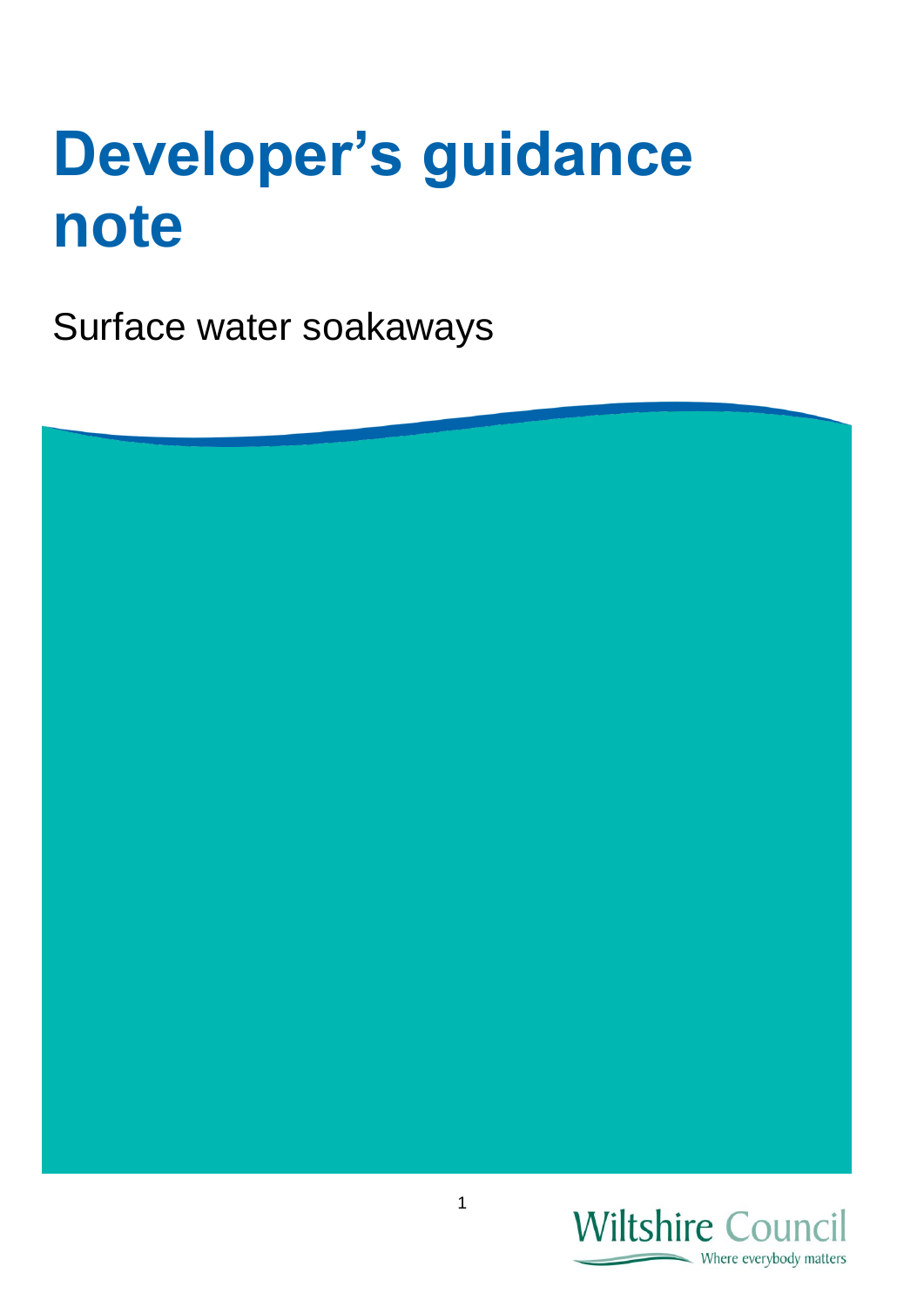## **Contents**

| 2. |     |  |
|----|-----|--|
|    |     |  |
| 4. |     |  |
| 5. |     |  |
|    | 5.1 |  |
|    |     |  |
|    |     |  |
| 6. |     |  |
| 7. |     |  |
|    |     |  |

| <b>Revision</b><br>number | <b>Revision date</b> | <b>Nature of revision</b>     |
|---------------------------|----------------------|-------------------------------|
| 001                       | 19/11/2018           | <b>First issue</b>            |
| 002                       | 13/12/2018           | Reference to CIRIA C574 added |
|                           |                      |                               |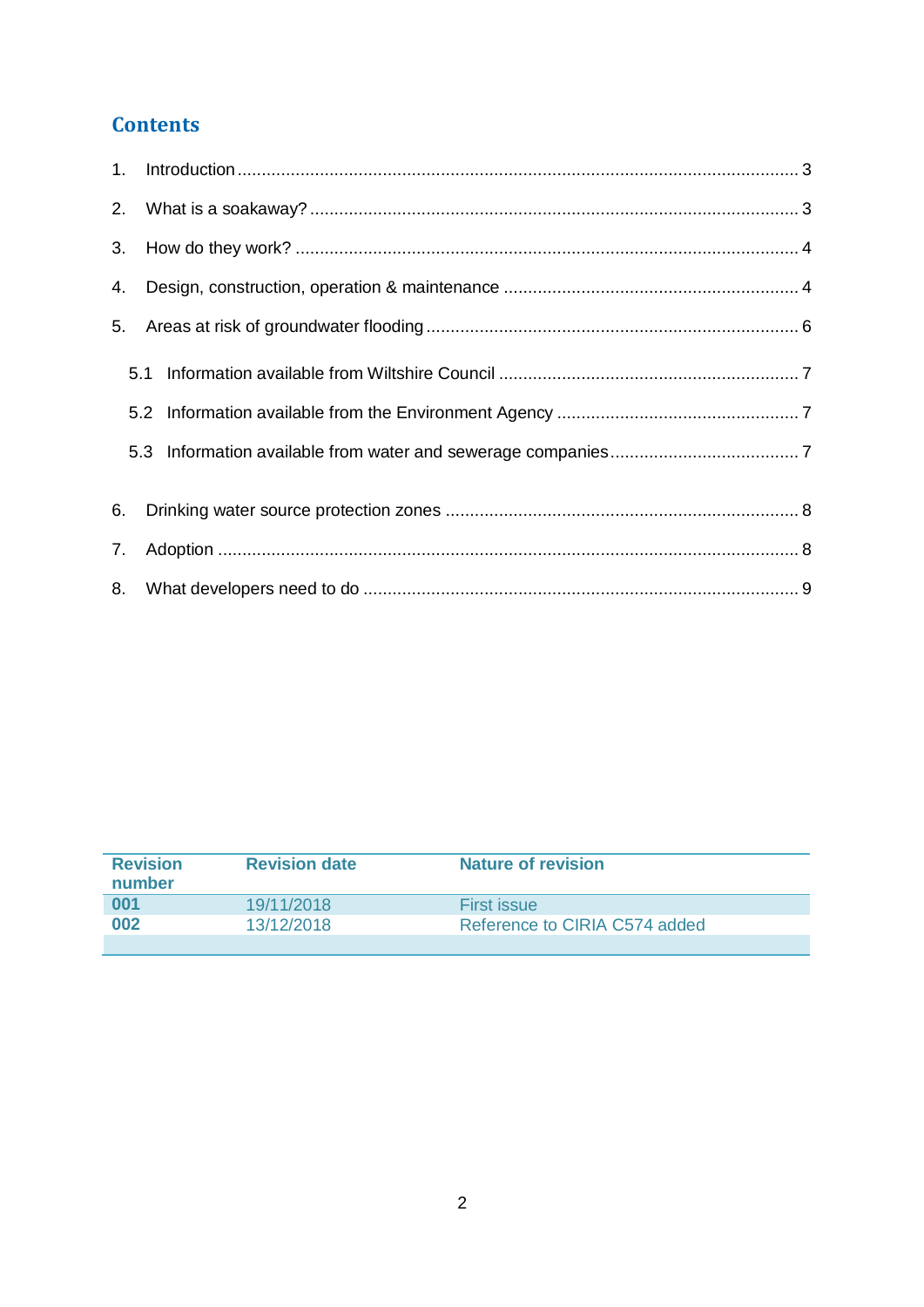## <span id="page-2-0"></span>**1. Introduction**

This document is issued for guidance to developers who are considering a new development or redevelopment. It sets the standard for the design, construction, operation and maintenance of soakaways that must be met for planning approval and adoption. It **applies to soakaways for surface water management serving new dwellings and major**  development<sup>1</sup>. It does not apply to minor development<sup>2</sup> and soakaways for road drainage or foul drainage.

## <span id="page-2-1"></span>**2. What is a soakaway?**

Soakaways are a form of sustainable drainage (SuDS). The SuDS Manual<sup>3</sup> defines them as follows:

**Soakaways are excavations that are filled with a void-forming material that allows the temporary storage of water before it soaks into the ground.**

Historically, small soakaways draining runoff from a single property were either filled with rubble or lined with brickwork and were sited below gardens and drives with no formal provision for access and inspection. Many small soakaways are now constructed with geocellular units available from builder's merchants pre-wrapped in geotextile. The geocellular units provide good overall storage capacity compared to rubble fill, and they allow the size of the structure required for any application to be minimised.

Larger soakaways may be constructed with perforated precast concrete manhole rings surrounded with granular backfill or using geocellular structures.

- 1. The Town and Country Planning (Development Management Procedure) (England) Order 2015 defines major development as development involving any one or more of the following
	- a) the winning and working of minerals or the use of land for mineral-working deposits;
	- b) waste development;
	- c) the provision of dwellinghouses where
		- i) the number of dwellinghouses to be provided is 10 or more; or
		- ii) the development is to be carried out on a site having an area of 0.5 hectares or more and it is not known whether the development falls within sub-paragraph (c)(i);
	- d) the provision of a building or buildings where the floor space to be created by the development is 1,000 square metres or more; or
	- e) development carried out on a site having an area of 1 hectare or more.
- 2. The National Planning Policy Framework 2018 defines minor development as:
	- a) Minor non-residential extensions: industrial/commercial/leisure etc extensions with a footprint less than  $250m^2$ .
	- b) Alterations: development that does not increase the size of buildings eg alterations to external appearance.
	- c) Householder development: For example; sheds, garages, games rooms etc within the curtilage of the existing dwelling, in addition to physical extensions to the existing dwelling itself. This definition excludes any proposed development that would create a separate dwelling within the curtilage of the existing dwelling eg subdivision of houses into flats.
- 3. CIRIA C753 *The SuDS Manual*, 2015. ISBN 978 0 86017 760 9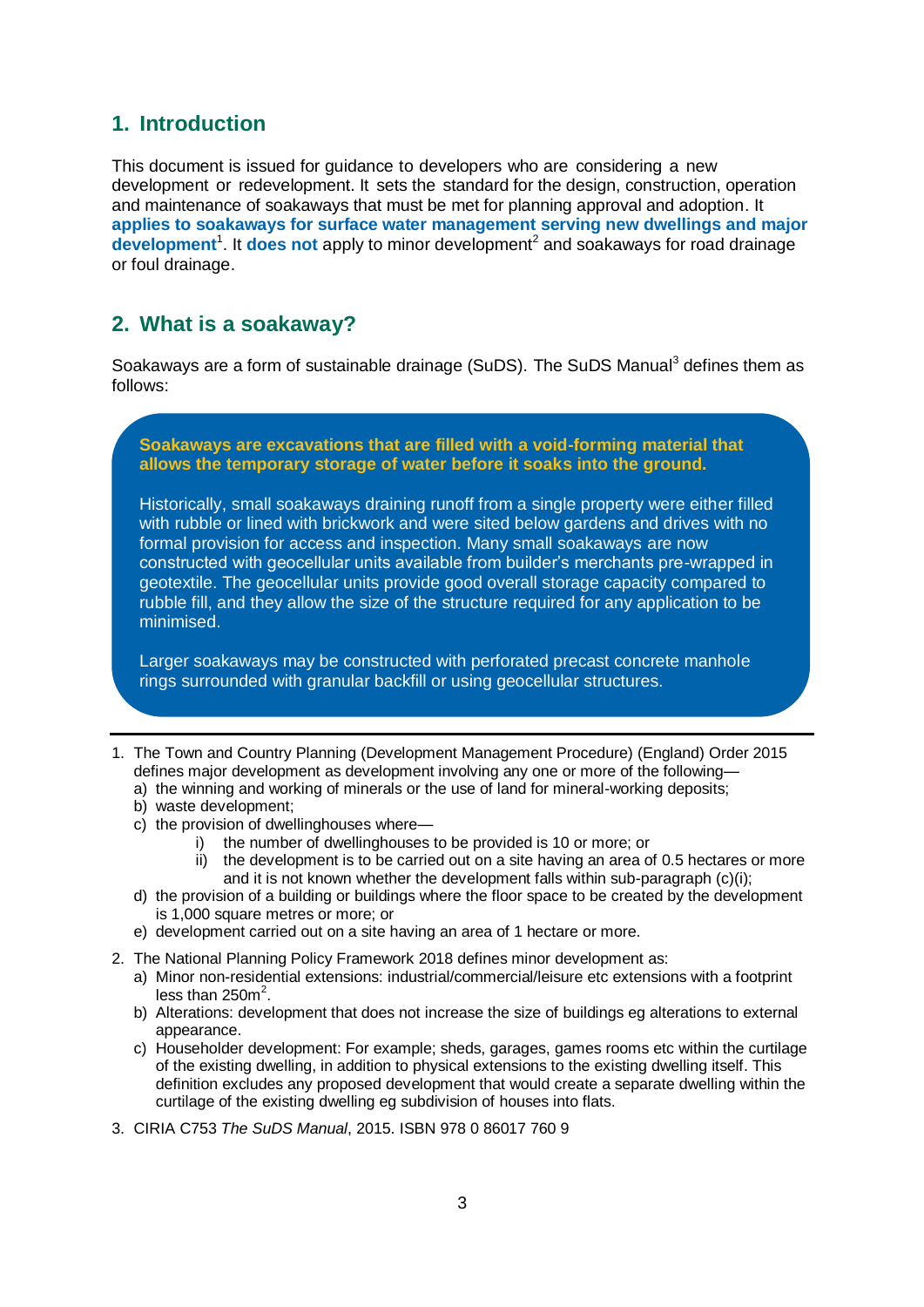## <span id="page-3-0"></span>**3. How do they work?**

Soakaways are used to manage surface water runoff and recharge the groundwater. They store the water temporarily and allow it to soak (infiltrate) into the surrounding ground.

They must discharge the stored water sufficiently quickly to provide the necessary capacity to receive the next storm. The performance of a soakaway is dependent on the shape and size of the soakaway, the surrounding soil's infiltration characteristics and the depth to groundwater.

The geotextile wrapping prevent soil ingress that can reduce the storage capacity and the ability to discharge into the ground.

## <span id="page-3-1"></span>**4. Design, construction, operation & maintenance**

For soakaways serving a **single dwelling**, the design and construction should be carried out in accordance with BRE Digest 365 $4$  and the Building Regulations Part H $5$ . The soakaway should discharge from full to half-volume within 24 hours in readiness for subsequent storm inflow. The soakaway should be sized to contain the 1 in 10 year rainfall event. The Building Regulations Part H require small soakaways draining an impermeable area of  $25m^2$  or less to use a design rainfall of 10mm in 5 minutes as worst case. Soakaways serving an impermeable area of more than  $25m^2$  should determine the design rainfall in accordance with BRE Digest 365.

For soakaways serving **more than one dwelling**, the design, construction, operation and maintenance should be carried out in accordance with the SuDS Manual. The soakaway/s should discharge from full to half-volume within 24 hours in readiness for subsequent storm inflow, unless there is clear evidence that this would result in very large storage volumes. Under these circumstances longer emptying times may be agreed with us. The soakaway/s should be sized to comply with the [Defra Non-statutory technical standards for sustainable](https://assets.publishing.service.gov.uk/government/uploads/system/uploads/attachment_data/file/415773/sustainable-drainage-technical-standards.pdf)  [drainage systems,](https://assets.publishing.service.gov.uk/government/uploads/system/uploads/attachment_data/file/415773/sustainable-drainage-technical-standards.pdf) which requires the following:

- **S7** The drainage system must be designed so that, unless an area is designated to hold and/or convey water as part of the design, flooding does not occur on any part of the site for a 1 in 30 year rainfall event.
- **S8** The drainage system must be designed so that, unless an area is designated to hold and/or convey water as part of the design, flooding does not occur during a 1 in 100 year rainfall event in any part of: a building (including a basement); or in any utility plant susceptible to water (e.g. pumping station or electricity substation) within the development.
- **S9** The design of the site must ensure that, so far as is reasonably practicable, flows resulting from rainfall in excess of a 1 in 100 year rainfall event are managed in exceedance routes that minimise the risks to people and property.

<sup>4.</sup> BRE Digest 365 *Soakaway design*, 1991 (minor revisions 2003). ISBN 1 86081 604 5

<sup>5.</sup> The Building Regulations 2010 *Drainage and waste disposal (Part H)*, 2015. ISBN 1 86081 604 5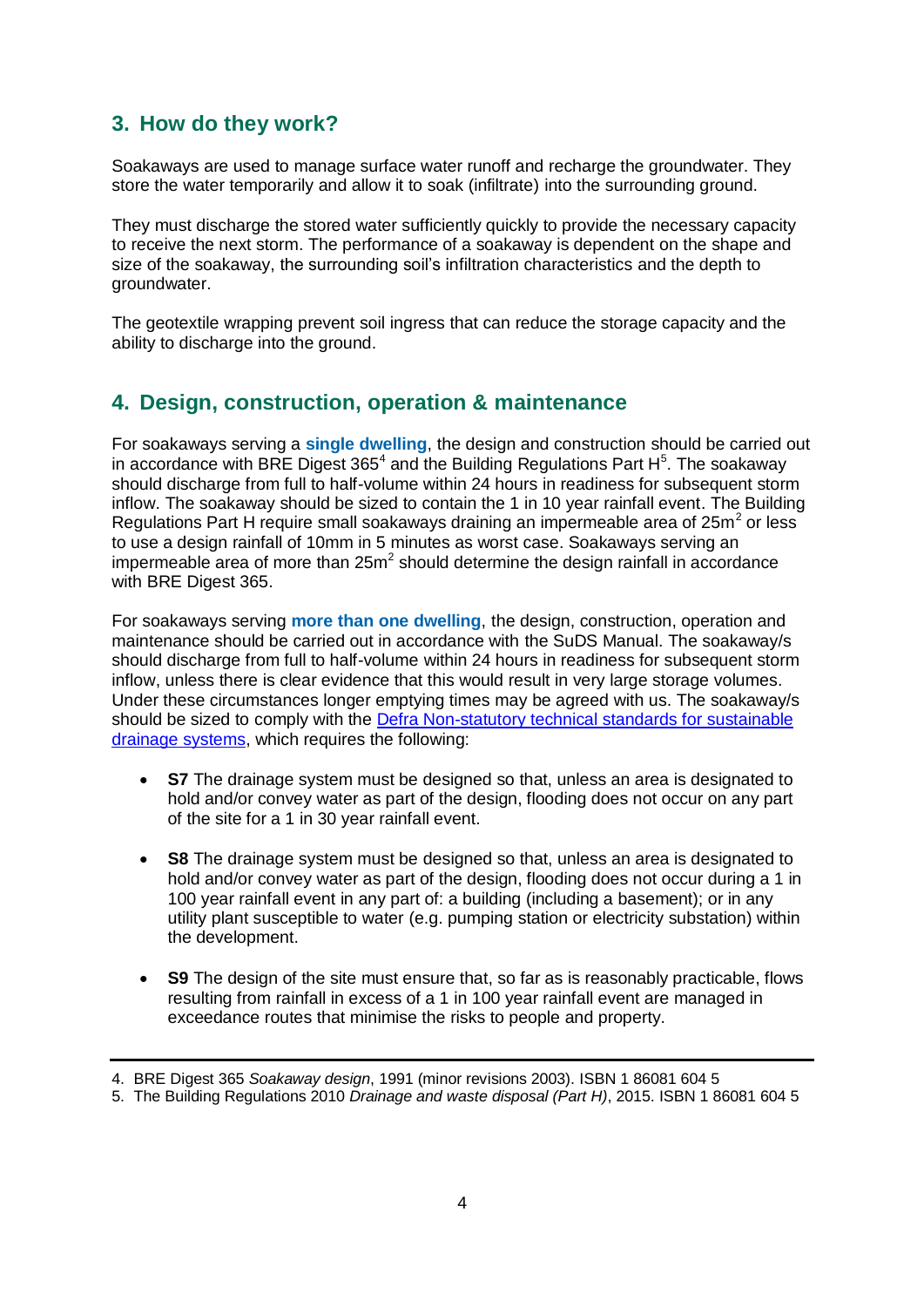#### **Table 1 – Summary of design approach based on size of development**

|                           | <b>Single dwelling</b>                                                                                |                                                                                |                                                                                                                                                          |
|---------------------------|-------------------------------------------------------------------------------------------------------|--------------------------------------------------------------------------------|----------------------------------------------------------------------------------------------------------------------------------------------------------|
| <b>Design</b><br>criteria | Impermeable area<br>of $25m^2$ or less                                                                | Impermeable area<br>of more than $25m^2$                                       | More than one dwelling                                                                                                                                   |
| Design<br>event           | 1 in 10 year<br>Design rainfall in<br>accordance with<br><b>Building</b><br><b>Regulations Part H</b> | 1 in 10 year<br>Design rainfall in<br>accordance with<br><b>BRE Digest 365</b> | 1 in 30 and 1 in 100 year<br>Design rainfall in accordance<br>with the SuDS Manual and Defra<br>Non-statutory technical<br>standards for SuDS            |
| <b>Emptying</b><br>time   | From full to half-volume within 24 hours.                                                             |                                                                                | From full to half-volume within 24<br>hours, unless this would result in<br>very large storage volumes, then<br>emptying times may be agreed<br>with us. |

Pre-treatment is mandatory to remove sediment and silt that can clog voids and cause the soakaway to fail. Soakaways should not normally be used to drain areas with a high risk of soil erosion, due to the risk of clogging voids and the surrounding soil.

The risk of groundwater pollution must be addressed. Runoff from roofs can be discharged directly to a soakaway, however runoff from paved surfaces should be passed through a suitable form of oil interception prior to discharge to a soakaway.

A minimum of 1m clearance between the base of the soakaway and the maximum groundwater level is required, taking into account seasonal variations. This is to prevent rising groundwater from reducing the available storage capacity within the soakaway, to ensure a sufficient depth of unsaturated material, and to protect the groundwater from contamination.

As the performance of a soakaway is dependent on the soil's infiltration characteristics and the depth to groundwater, site investigations are required to confirm these.

No soakaway should to be installed under the carriageway. This is to ensure access for future maintenance.

Soakaways should not be constructed closer than 5 m to any building, road or structure foundations. In chalk, or any other fill material prone to instability, soakaways should be sited at least 10 m away from any building, road or structure foundations, in line with CIRIA  $C574^6$ .

Soakaways should normally not be constructed in areas at risk of any type of flooding – river, surface water, groundwater, sewer, reservoirs or canals. If this is not possible, the storage calculations should account for the additional storage required to contain existing flooding. See section 5 for further discussion on groundwater flooding.

6. CIRIA C574 *Engineering in chalk*, 2002. ISBN 978 0 86017 574 2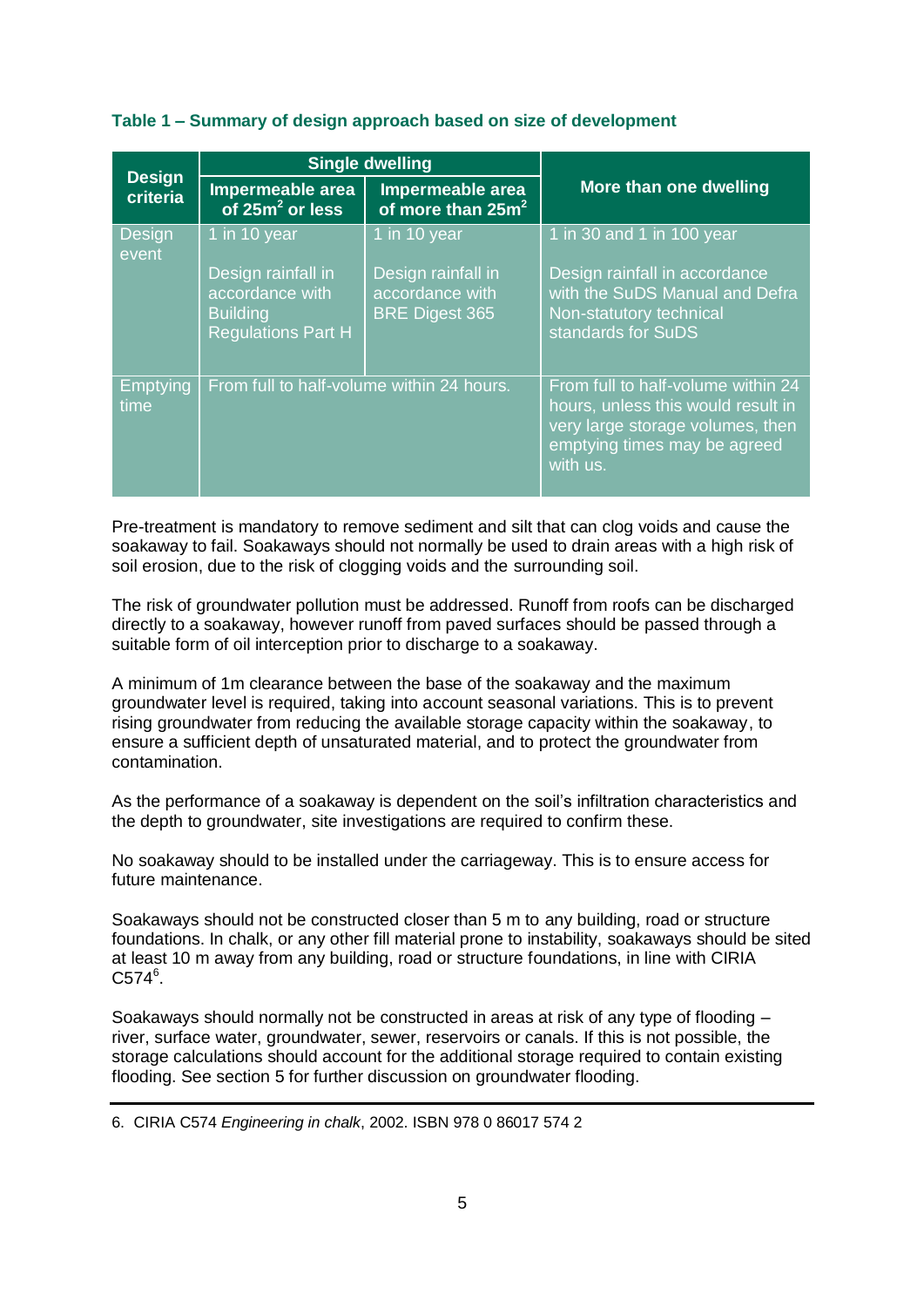#### **Figure 1 – Summary of key design considerations for soakaways**

| Must meet site drainage<br>standards for infiltration<br>and emptying | Site investigations are<br>required to determine<br>the infitration rate and<br>depth to groundwater            | Appropriate pre-<br>treatment is mandatory<br>to remove sediment and<br>silt. |
|-----------------------------------------------------------------------|-----------------------------------------------------------------------------------------------------------------|-------------------------------------------------------------------------------|
| No soakaways in roads                                                 | Minimum distance of 1m<br>from base to top ground<br>water level (taking into<br>account seasonal<br>variation) | Minimum distance of 5m<br>from any building, road<br>or structure foundations |

For road drainage soakaway design, refer to the [Design Manual for Roads and Bridges.](http://www.standardsforhighways.co.uk/ha/standards/dmrb/vol4/section2/ha11806.pdf)

<span id="page-5-0"></span>For the rules that apply to foul drainage soakaways (septic tanks), refer to the [EA guidance.](https://www.gov.uk/permits-you-need-for-septic-tanks)

## **5. Areas at risk of groundwater flooding**

The surface water discharge hierarchy (figure 2 below) states that the first option that must be considered for surface water disposal is infiltration to ground. Only after this option has been discounted, can other options be considered.

#### **Figure 2 – Surface water discharge hierarchy**



However, there are instances where infiltration to ground is inappropriate and soakaways will not work. The groundwater level is a major factor in determining whether a soakaway is viable or not. A high groundwater table is an indication of limited infiltration potential.

Groundwater levels also fluctuate with the seasons, therefore it is imperative to determine the maximum level taking into account seasonal variability. This can be done by monitoring on site or consulting nearby historical borehole records. This will ensure that the soakaway will perform as expected under a range of circumstances and when needed. The worst case scenario is typically heavy rain falling onto saturated soil with the groundwater recharged. The soakaway should be designed to work even under these conditions.

There are various sources of information available to understand the groundwater flood risk for a development. These are discussed in further detail below. Developers should consult these documents, maps, and the relevant authority, and take this information into account when determining the viability of a soakaway for surface water management.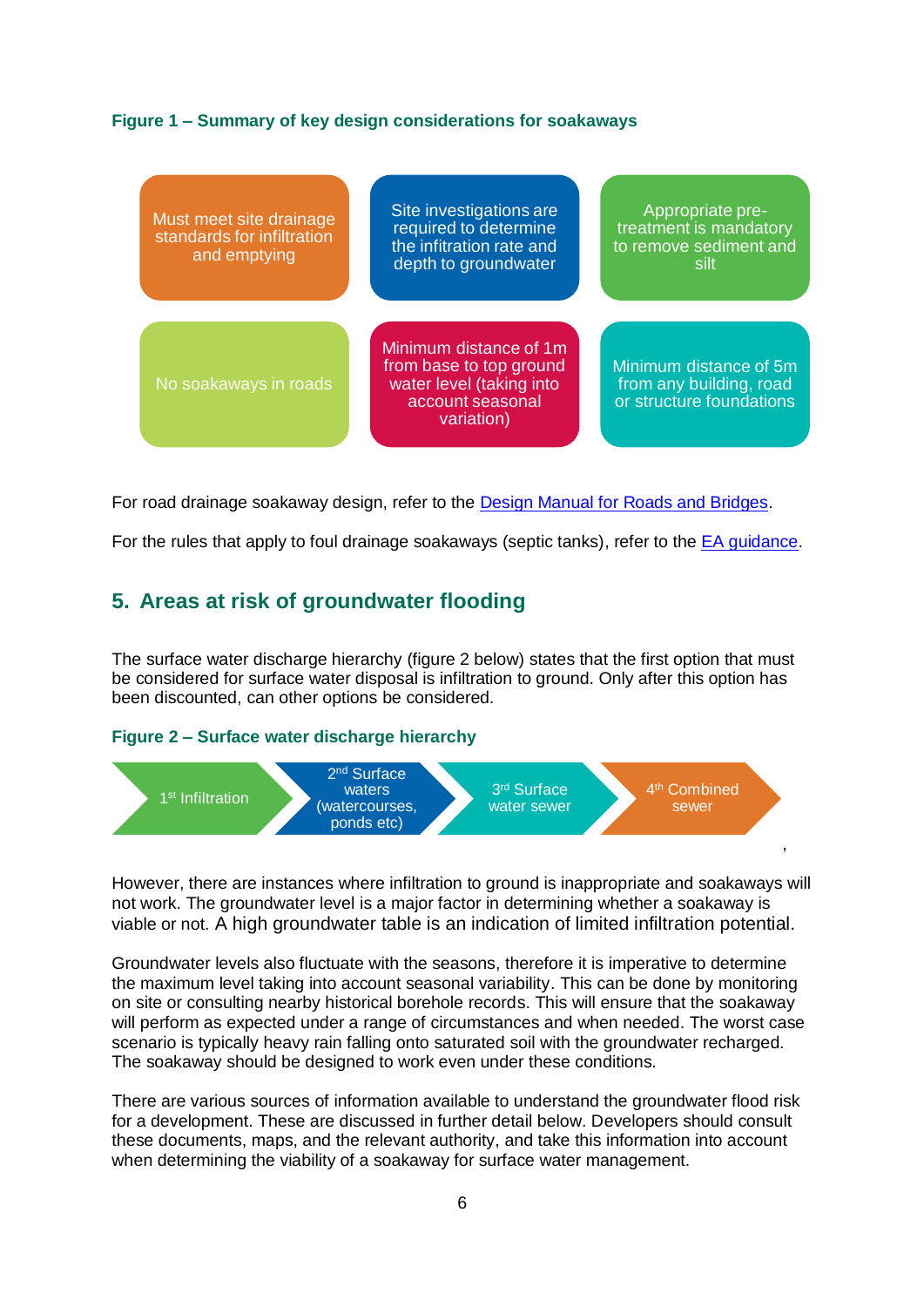## <span id="page-6-0"></span>**5.1 Information available from Wiltshire Council**

We have prepared a Groundwater Management Strategy. This can be downloaded from our [drainage page.](http://www.wiltshire.gov.uk/civil-emergencies-drainage) Section 11.2 deals with soakaways and outlines our planning approach in areas susceptible to groundwater flooding.

## <span id="page-6-1"></span>**5.2 Information available from the Environment Agency**

The Environment Agency (EA) have produced maps detailing Areas Susceptible to Groundwater Flooding, but the level of confidence in the accuracy of the information means that maps should only be used to identify broad areas at risk rather than individual properties. The mapping can be obtained from their spatial data catalogue.

## <span id="page-6-2"></span>**5.3 Information available from water and sewerage companies**

In areas with a high groundwater table, there is a risk of groundwater infiltration into sewers and drains. This can lead to sewer flooding.

Wessex Water have developed infiltration reduction plans for areas at risk of groundwater infiltration into sewers and drains. They have produced maps which show infiltration consultation areas. Higher risk areas require consultation for all types of development and lower risk areas require consultation for developments of 10 or more properties. The maps can be viewed via their [Drainage and Wastewater Management Plans portal](https://wessexwater.maps.arcgis.com/apps/MapSeries/index.html?appid=e371301c24ca4228b36db3a3a6ba8560) (click on Drainage Strategies/Infiltration Reduction Areas).

<span id="page-6-3"></span>Thames Water have taken a similar approach and produced drainage strategies for areas at risk of groundwater infiltration into sewers and drains. The drainage strategies can be found on their website [here.](https://corporate.thameswater.co.uk/About-us/Investing-in-our-network/Drainage-strategies/Stage-1)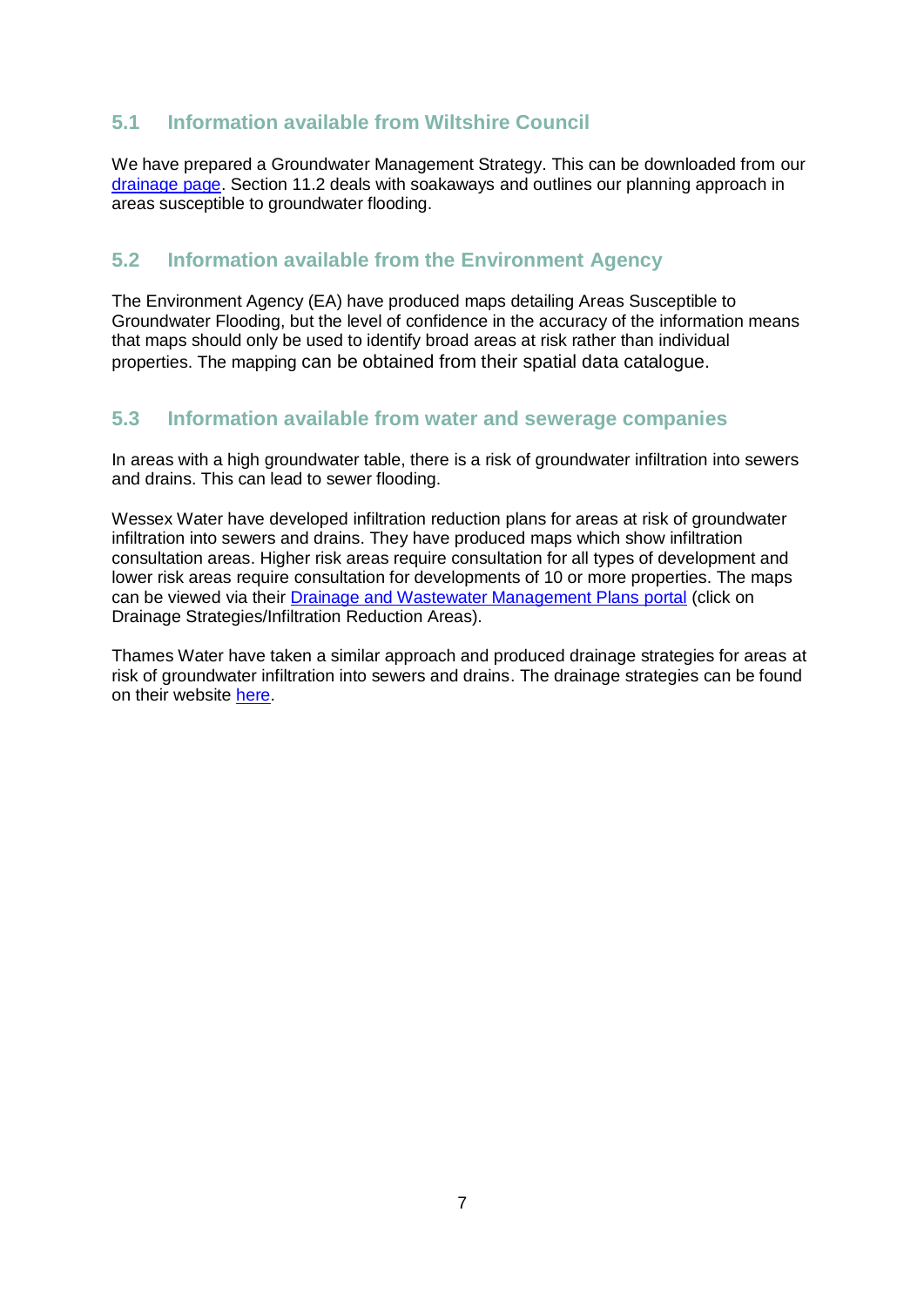## **6. Drinking water source protection zones**

Groundwater provides a source of drinking water. It is therefore important that we look after this source and ensure that our drinking water stays safe to drink.

The EA has defined source protection zones (SPZs) for groundwater sources such as wells, boreholes and springs used for public water drinking supply.

These zones show the risk of contamination from any activities that might cause pollution in the area. There are four zones, with zone 1 being the highest risk and zone 4 being the lowest risk.

The [EA's approach to groundwater protection](https://assets.publishing.service.gov.uk/government/uploads/system/uploads/attachment_data/file/692989/Envirnment-Agency-approach-to-groundwater-protection.pdf) sets out the protection measures that are required for activities in each respective SPZ.

Where infiltration SuDS are proposed for anything other than clean roof drainage in a SPZ1, a hydrogeological risk assessment should be undertaken, to ensure that the system does not pose an unacceptable risk to the source of supply.

To check whether your development is located in a SPZ consult the [Magic](https://magic.defra.gov.uk/MagicMap.aspx)  [Map/](https://magic.defra.gov.uk/MagicMap.aspx)Designations/Land-Based Designations/Non-statutory/Source Protection Zones merged (England).

## <span id="page-7-0"></span>**7. Adoption**

It was originally envisaged that under Schedule 3 of the Flood and Water Management Act 2010, Lead Local Flood Authorities (LLFA), such as Wiltshire Council, would be required to establish SuDS Approval Bodies. This would have required us to approve, adopt and maintain SuDS features in new developments. However, in December 2014, the Government issued a ministerial statement on SuDS announcing that Schedule 3 would not be enacted, and instead SuDS would be dealt with by strengthening existing planning policy. Therefore, as LLFA, we have no obligation to adopt SuDS.

Currently, we may adopt SuDS for road drainage as part of road adoptions under Section 38 of the Highways Act 1980. We do this in our capacity as Highway Authority. However at this stage, we do not adopt SuDS for property drainage as an LLFA. To find out more about the processes required to secure road adoption, contact us at [HighwaysDevelopment@wiltshire.gov.uk.](mailto:HighwaysDevelopment@wiltshire.gov.uk)

<span id="page-7-1"></span>Soakaways can also be adopted by water and sewerage companies (WaSCs). [Sewers for](https://www.water.org.uk/policy/improving-resilience/sustainable-drainage-systems)  [Adoption 8th Edition](https://www.water.org.uk/policy/improving-resilience/sustainable-drainage-systems) introduces SuDS adoption by WaSCs, and section C7.10 set out the standards that soakaways must meet if they are to be adoptable by a WaSC in England. Water UK has published a pre-implementation version of edition 8, which is expected to come into effect by mid-2019. Prior to full implementation, edition 8 will exist alongside editions 6 and 7. In that period, some WaSCs may be in a position to enter into agreements for the adoption of assets under edition 8. Developers are advised to contact the relevant WaSC to discuss the potential adoption of a soakaway.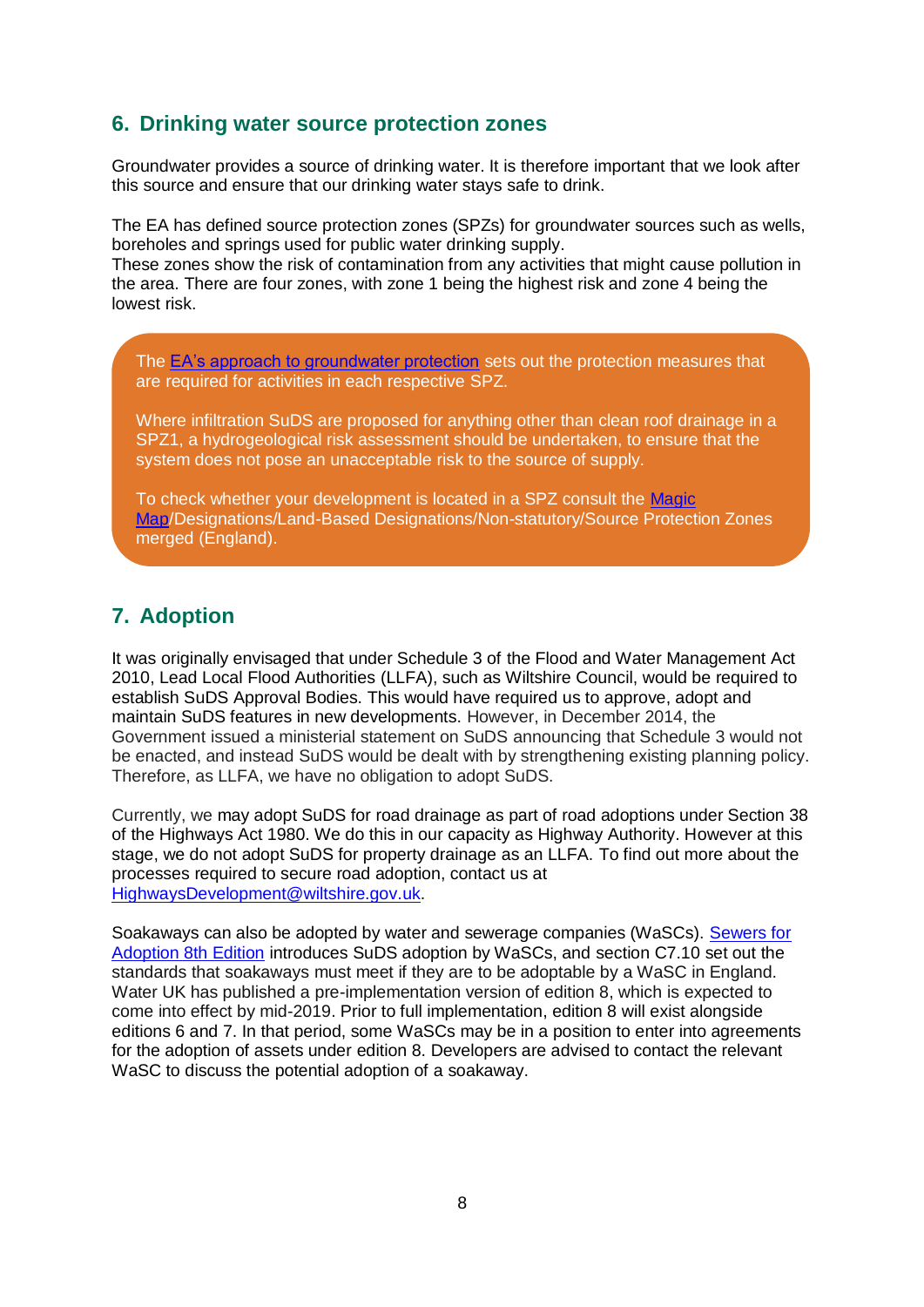# **8. What developers need to do**

Developers must submit the information as set out in the checklist below when submitting a planning application.

### **Checklist – Minimum evidence required when submitting a planning application**

| <b>Type of evidence</b> |                                                                                                                                               | Pre-<br>application | <b>Outline</b> | <b>Full</b> | <b>Reserved</b><br>matters |
|-------------------------|-----------------------------------------------------------------------------------------------------------------------------------------------|---------------------|----------------|-------------|----------------------------|
|                         | Site location plan                                                                                                                            | ✓                   | ✓              | ✓           |                            |
|                         | Site plan showing impermeable area to be drained to soakaway and location<br>of proposed soakaway (including dimensions to nearest structure) | ✓                   |                | ✓           |                            |
| <b>Site</b>             | Results of flood risk assessment for all sources of flooding                                                                                  | ✓                   |                | ✓           |                            |
|                         | Evidence of consultation with WaSC if development is located in area at risk<br>of groundwater infiltration into sewers and drains            |                     |                | ✓           |                            |
|                         | Evidence of consultation with EA if development is located in SPZ1                                                                            |                     |                | ✓           |                            |
|                         | Plan showing location of trial pit/s and dimensions                                                                                           | ✓                   |                | ✓           |                            |
| <b>Site</b>             | Infiltration rate calculations from all trial pit tests                                                                                       | ✓                   | ✓              | ✓           |                            |
| investigations          | Written results of groundwater level assessment (taking into account<br>seasonal variation)                                                   | ✓                   | ✓              | ✓           |                            |
|                         | Nature of geology                                                                                                                             | ✓                   |                |             |                            |